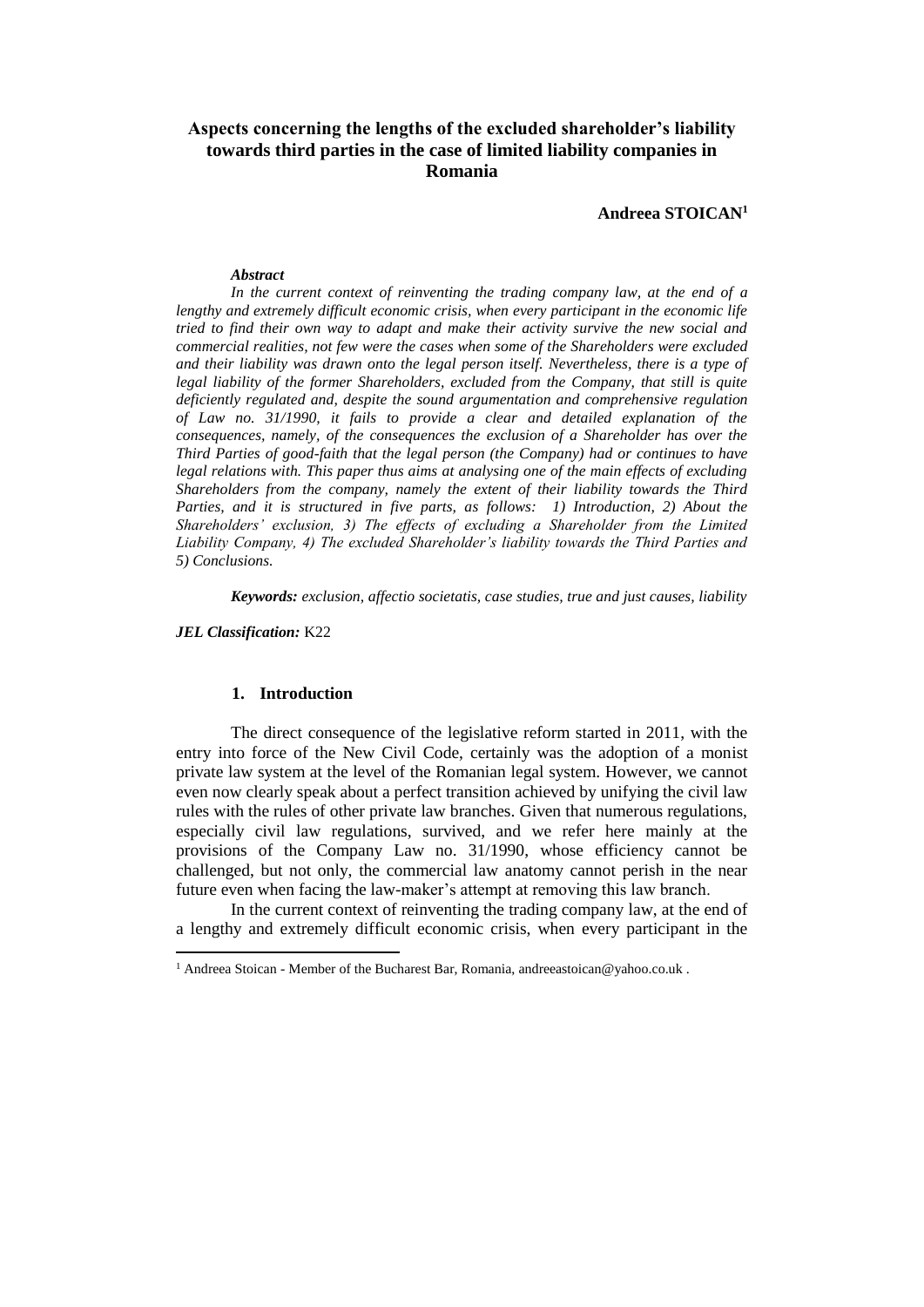$\overline{\phantom{a}}$ 

economic life tried to find their own way to adapt and make their activity survive the new social and commercial realities, not few were the cases when some of the Shareholders were excluded and their liability was drawn onto the legal person itself. Nevertheless, there is a type of legal liability of the former Shareholders, excluded from the Company, that still is quite deficiently regulated and, despite the sound argumentation and comprehensive regulation of Law no. 31/1990, it fails to provide a clear and detailed explanation of the consequences, namely, of the consequences the exclusion of a Shareholder has over the Third Parties of goodfaith that the legal person (the Company) had or continues to have legal relations with.

### **2. About the Shareholders' exclusion**

According to the provision of art. 222 letters a) and d), and of art. 206 para. 2 of the Company Law no. 31/1990, the causes for exclusion, as regards the Shareholders of a limited liability company, are: the Shareholder in default failed to provide the contribution he/she undertook to provide, the Director-Shareholder committed activities damaging to the company, such as fraud or using the company authorised signature and seal or the share capital for his/her own benefit or for the others' benefit and, not least of all, the Shareholders' personal creditors filed petitions against the Shareholders' Meeting Decision to extend the company duration over the initially set term, if they hold rights settled via an enforceable title prior to the decision issue. In this final case, if the petition was admitted, the Shareholders must decide, within a month starting on the date when the decision remained final, whether they understand to give up on the extension or to exclude from the company the opponent's Debtor-Shareholder, the consequence being that, should they opt for the exclusion, the rights accruing to the Debtor-Shareholder are to be calculated based on the latest approved accounting balance sheet.

Although the Shareholders' exclusion situations seem to be expressly and restrictively provided for in the law, there are authors who consider they are merely illustrative, $<sup>2</sup>$  on the grounds that the exclusion must be seen as a sanction for their</sup> refusal to collaborate with the other shareholders to the company benefit, so any deed imputable to Shareholder can be seen as a cause which does not read as the compliance with the corporate interests.<sup>3</sup> The consequence of this interpretation, which we disagree with, would entail that the Parties could also provide for, in the Company Articles of Incorporation, other clauses for exclusion, as well as offer the Courts-of-Law the chance to give sentences on other deeds that the claimants might invoke against them, as well. Nevertheless, in the case of serious

<sup>2</sup> Constantin Ştefan Şelaru, *Consideraţiuni referitoare la posibilitatea excluderii asociaţilor din societăţile comerciale (Considerations concerning the possibility of excluding the Shareholders from the trading companies*), in "Revista de Drept Comercial" ("Commercial Law Magazine") no. 4/1995, p. 107.

<sup>&</sup>lt;sup>3</sup> Stanciu D. Cărpenaru, Gheorghe Piperea, Sorin David, *Legea societăților. Comentariu pe articole (Company Law. Comments by articles), 5th* Edition, C.H.Beck Publishing House, Bucharest, 2014, p. 747.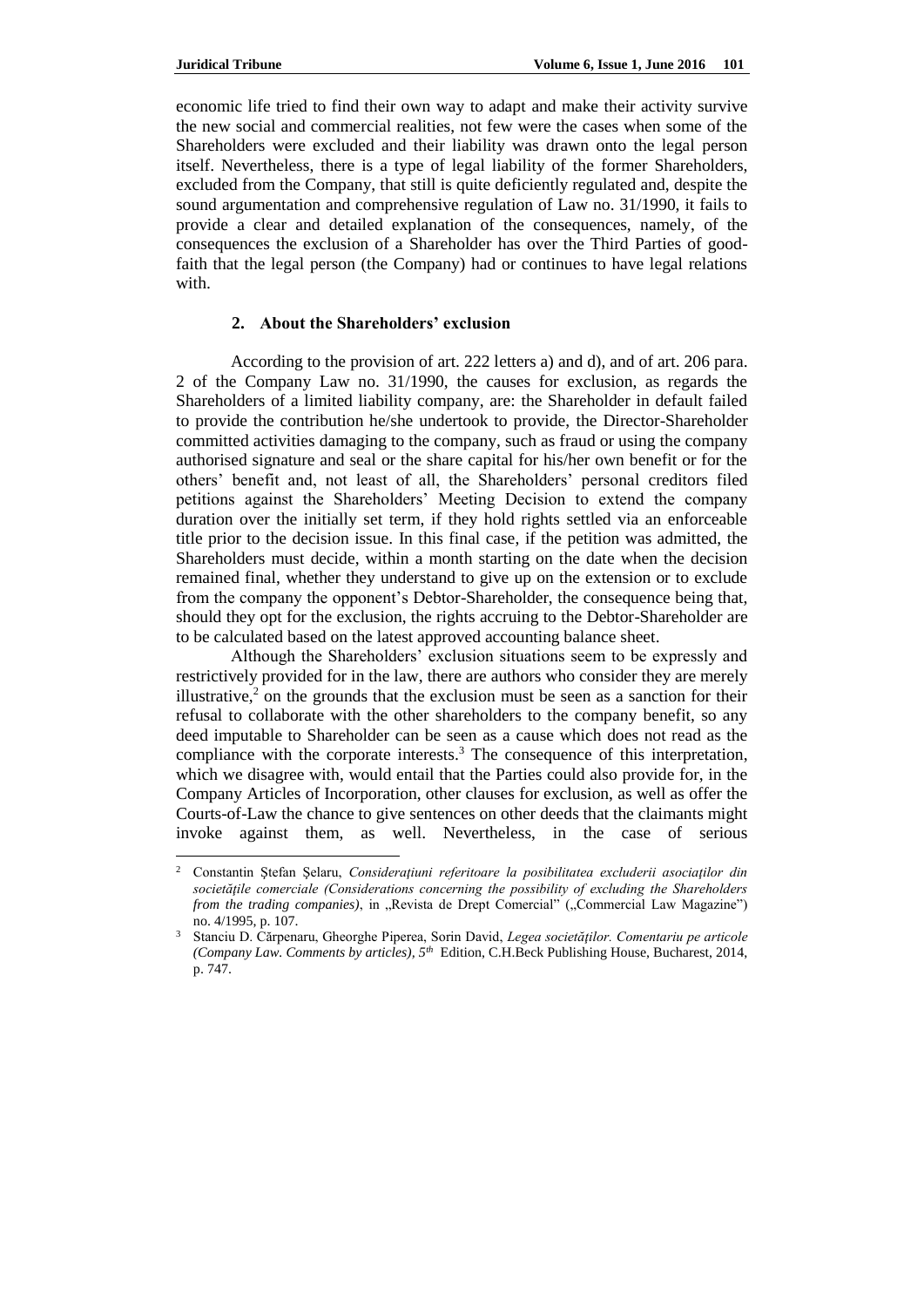misunderstandings which might interfere between the Shareholders, a safer and much more effective exclusion method, which would also ensure the survival of the legal company and the continuity of its activity, is sadly the simple case of dissolving the company, according to the provisions of art. 227 para. 1 let. e) of the Law no. 31/1990.

We therefore disagree with the authors supporting the theory according to which the exclusion causes shown in the Company Law are merely illustrative, which does not result, in any way, from the contents of the legal texts. Quite on the contrary! Out of the 4 situations provided for in art. 222 para. 1 of Title V of the Law, concerning the Shareholders' exclusion and withdrawal, only two of them are applicable to the limited liability companies. This should not be construed to mean that we find no deficiencies in the law-maker's failure to provide an effective solution to certain situations occurring in practice and in the trading reality. Such a hypothesis, for instance, and maybe the most frequently encountered, consists of the tensions and dissensions between the Shareholders having the same participation in the company share capital, to such extent that they reach a blockage in continuing the activity and making the decisions with the necessary majority, in the General Shareholders' Meetings.

In such a case, we believe that appealing to the Court-of-Law to dissolve the company as the only - and, actually, lawful - measure, is an excessively strong measure, often inefficient, and even inequitable, and unjust for some of the Shareholders, or even for the legal person itself.

At this time, the only way out we could see as an extensive regulation, and a legal solution in this sense to the multiplication of the Shareholder exclusion cases (although we still believe that a clearly regulated provision in the Company Law remains the ideal solution), consists of the provisions of art. 1928 of the Civil Code, in its capacity of general norm in relation to the Company articles of association. Thus, according to the provisions therein, "upon a Shareholder's request, the Court-of-Law, for true and just causes, can decide on the exclusion from the company of any of the Shareholders." There were authors in the legal literature *per se* who considered that in the case of loss of the spirit of *affectio societatis* (which should reign throughout the company duration), the Shareholder found guilty of the company impossibility to continue doing business under proper conditions can be excluded through the decision of the Courts-of-Law for having placed the company in danger of dissolution.<sup>4</sup> <sup>5</sup>

In practice, however, the opinions are divided, which confirms once more the major deficiency existing at this time as regards the illustrated hypothesis, and,

 $\overline{a}$ 

<sup>4</sup> Stanciu D. Cărpenaru, Gheorghe Piperea, Sorin David, *quoted works*, p. 748.

<sup>5</sup> Another situation which might also be considered an exclusion is that of one of the Shareholders' interfering, usually the Majority Shareholder, or, in the case of a 50-50 ownership quota, of any of the Shareholders, in the company administration attributions, thus preventing the Director from performing the activity he/she was assigned for. We consider that such an interference, in the absence of a proper mandate for the Shareholder, might be considered a case of exclusion, under certain circumstances, following that the Court-of-Law decide on the Shareholder's good faith or ill-faith as regards his/her interference in the company administration.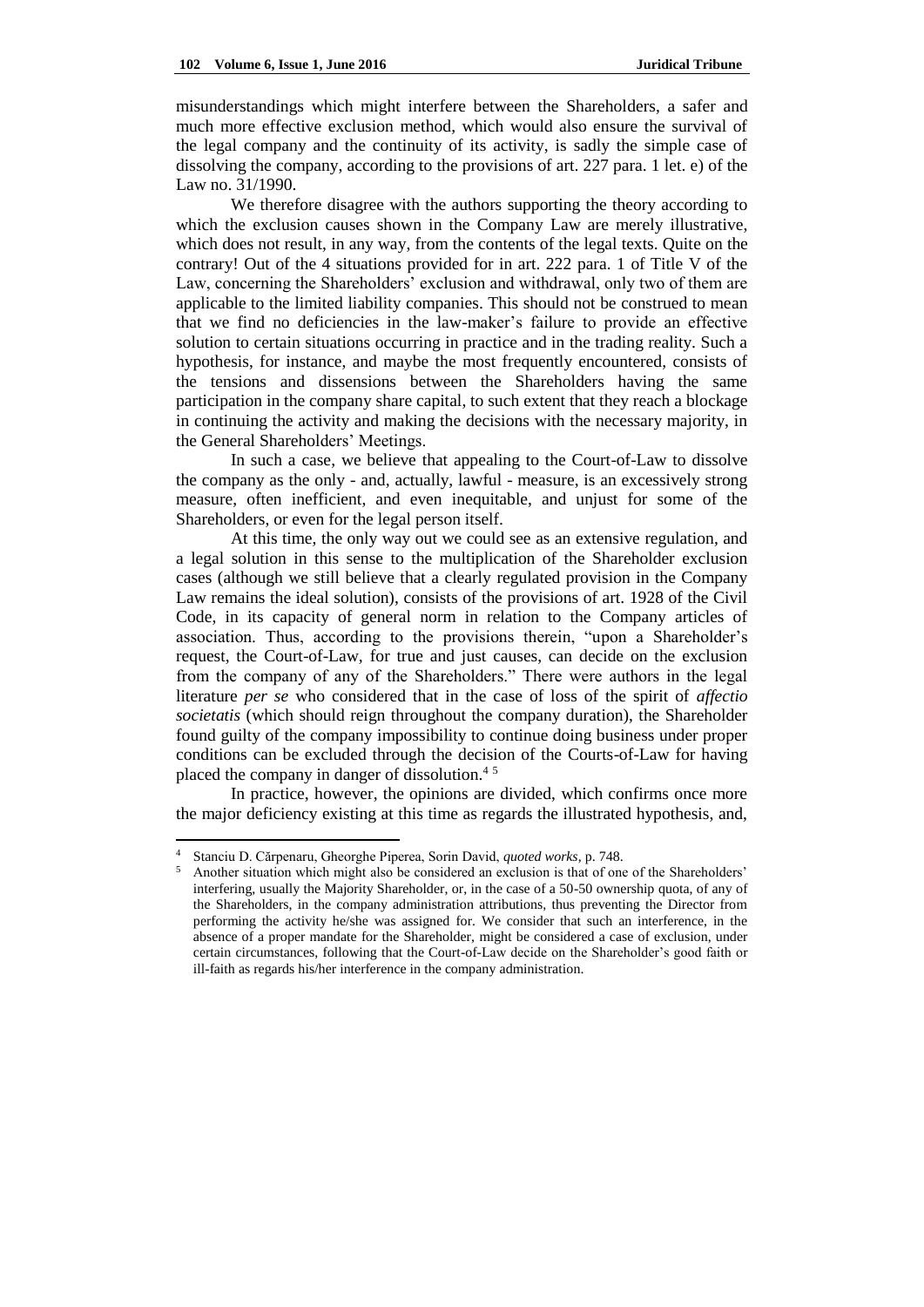perhaps, the need for an express regulation on other causes for exclusion in addition to the already existing ones or, at least, the need for a clarification made by the law-maker on the restrictive nature or merely illustrative nature of the causes for excluding the Shareholders.

In a case file,<sup>6</sup> for instance, the court-of-appeals considered that the respective cases for exclusion provided for under art. 222 of Law no. 31/1990 are not restrictive, but illustrative, so that if one of the company Shareholders culpably prevents the good performance of the company activity in other case files, as well, such Shareholder can be excluded from the company through a court order, the purpose of such measure being that of maintaining the respective company into being. Thus, in the respective case file, the Court noted that the Defendants' behaviour prevented the limited liability company from operating under normal conditions, which was why the Court found the Plaintiff's cause to be just and well-grounded. However, during the recourse phase in the same case file, the High Court of Cassation and Justice found that the provisions of art. 222 [para. \(1\)](http://lege5.ro/App/Document/gy4diobx/legea-societatilor-nr-31-1990?pid=25971233&d=2016-04-16#p-25971233) had been breached; in the opinion of the High Court, the deeds committed by the Appellant-Defendants failed to entail the sanction of their exclusion from the Company. The assimilation of other condition entailing the Shareholder's exclusion from the Company to the ones provided for by the law is not possible since the serious dissensions between the Shareholders preventing the company operation account for the company dissolution, as the High Court stated.

Hence, the legal nature of the Shareholder's exclusion can be regarded as either a sanction for the said Shareholder's behaviour, or a partial termination of the Articles of Association. Not least of all, there were authors who considered it to be even "a remedy for saving the company existence to the benefit of the other Shareholders".<sup>7</sup>

# **3. The effects of excluding a Shareholder from the Limited Company**

As regards the character of the exclusion regarded as a sanction for the Shareholder found in one of the situations listed in the law or as grounds for terminating the Articles of Association, this can be a standard termination for the case when the company contribution is not enough in case the company registration has not yet been processed (the situation provided for under art. 222 para. 1 let. a) of Law no. 31/1990), or it can be a partial termination, in case the company has already been registered and is performing its activity (the situations regulated under art. 222 para. 1 let. d), and art. 206 para. 2 of Law no. 31/1990).

The exclusion is given by court order upon the request of the Company or of any Shareholder, the court order being subject to remedy at law only by way of

 $\overline{a}$ 6 ÎCCJ *(The High Court of Cassation and Justice)*, Commercial Section, Decision no. 2164/2013, consulted on April 16, 2016, on the website: [http://lege5.ro/App/Document/gqydqmrsga/decizia](http://lege5.ro/App/Document/gqydqmrsga/decizia-nr-2164-2013-privind-excludere-asociat)[nr-2164-2013-privind-excludere-asociat](http://lege5.ro/App/Document/gqydqmrsga/decizia-nr-2164-2013-privind-excludere-asociat)

<sup>7</sup> Stanciu D. Cărpenaru, *Tratat de drept comercial român (Romanian Commercial Law Treaty)*, Universul Juridic Publishing House, Bucharest, 2012, p. 382.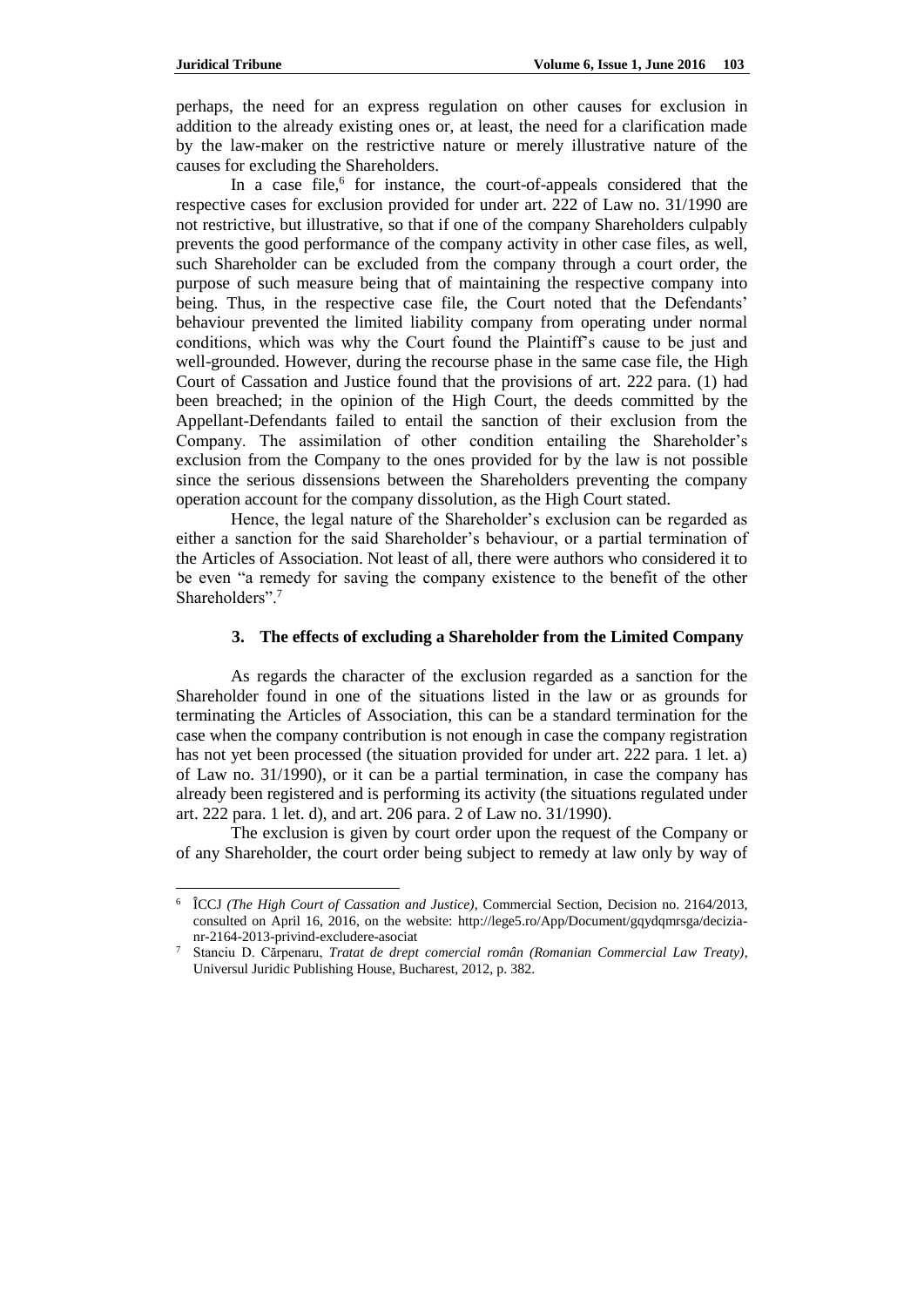$\overline{\phantom{a}}$ 

appeal. Following the exclusion, the Court-of-Law shall also give orders, by the same decision, regarding the shareholding structure of the share capital for the other Shareholders. Since there are no legal provisions in this sense, the court-oflaw must order the redistribution of the shares accruing to the excluded Shareholders between the remaining ones, on a pro rata basis, taking into account the number of shares each of them holds. However, when ordering the redistribution, nothing prevents the court from taking the remaining shareholders' opinions and requests under advisement and, thus, taking note of the solution they proposed and accepted.<sup>8</sup>

The main consequence of ordering the exclusion of a shareholder concerns the latter's liability towards the company. Thus, according to the provisions of art. 224 of the Company Law, the excluded shareholder is held liable for losses, while being entitled to the benefits up until the day of his/her exclusion. Nevertheless, he/she cannot request they be settled until they are distributed according to the provisions of the company articles of incorporation.<sup>9</sup>

At the same time, the excluded shareholder shall not be entitled to a proportional part of the company assets, but only to an amount of money equivalent to their value. Therefore, if the liabilities exceed the company assets, the excluded shareholder, by virtue of the provisions of art. 224 para. 2 of the Company Law, shall hold a right granted by law, which is however devoid of subject, following that he/she not take over any of the company liabilities.<sup>10</sup>

Not least of all, losing the capacity of Shareholder also entails losing the subsidiary rights, such as the right to attend the General Shareholders' Meetings, the right to consult the company ledgers and documents, etc., rights which are lost the moment when the court order admitting the exclusion petition remains final.

<sup>8</sup> Lucian Săuleanu, *Unele aspecte privind soluţionarea cererilor de excludere a asociaţilor (Aspects*  regarding the settlement of the Shareholders' exclusion applications), in "Revista de Drept Comercial" ("Commercial Law Magazine") no. 4/2006, p. 89.

As regards the accounting measures to be taken as a consequence of excluding one of the Shareholders, the provisions of Order no. 897/2015 of the Public Finance Minister approving the Methodological Norms regarding the reflection in the book-keeping of the main operations of company merger, division, dissolution and liquidation, as well as of the withdrawal or exclusion of some Shareholders from the Companies, and the Annexes thereto, as published in the Official Gazette of Romania, Part I, no. 711 as on September 22, 2015 will apply. The Methodological Norms aim at ensuring the unitary application of the legal regulations into force on outlining in the accountancy the operations of company reorganisation, as well as of the withdrawal or exclusion of some Shareholders from the Companies.

<sup>10</sup> However, as the judicial practice saw it, if, at the time of a Shareholder's exclusion operations were on-going, the excluded Shareholder is bound to bear the consequences and he/she can only withdraw the part applicable to them after the completion of such operations (ÎCCJ *(The High Court of Cassation and Justice)*, Commercial Section, Decision no. 278/27.01.2010, consulted on April 17, 2016, on the website: http://lege5.ro/App/Document/gqzdenjzge/decizie-nr-278-2010).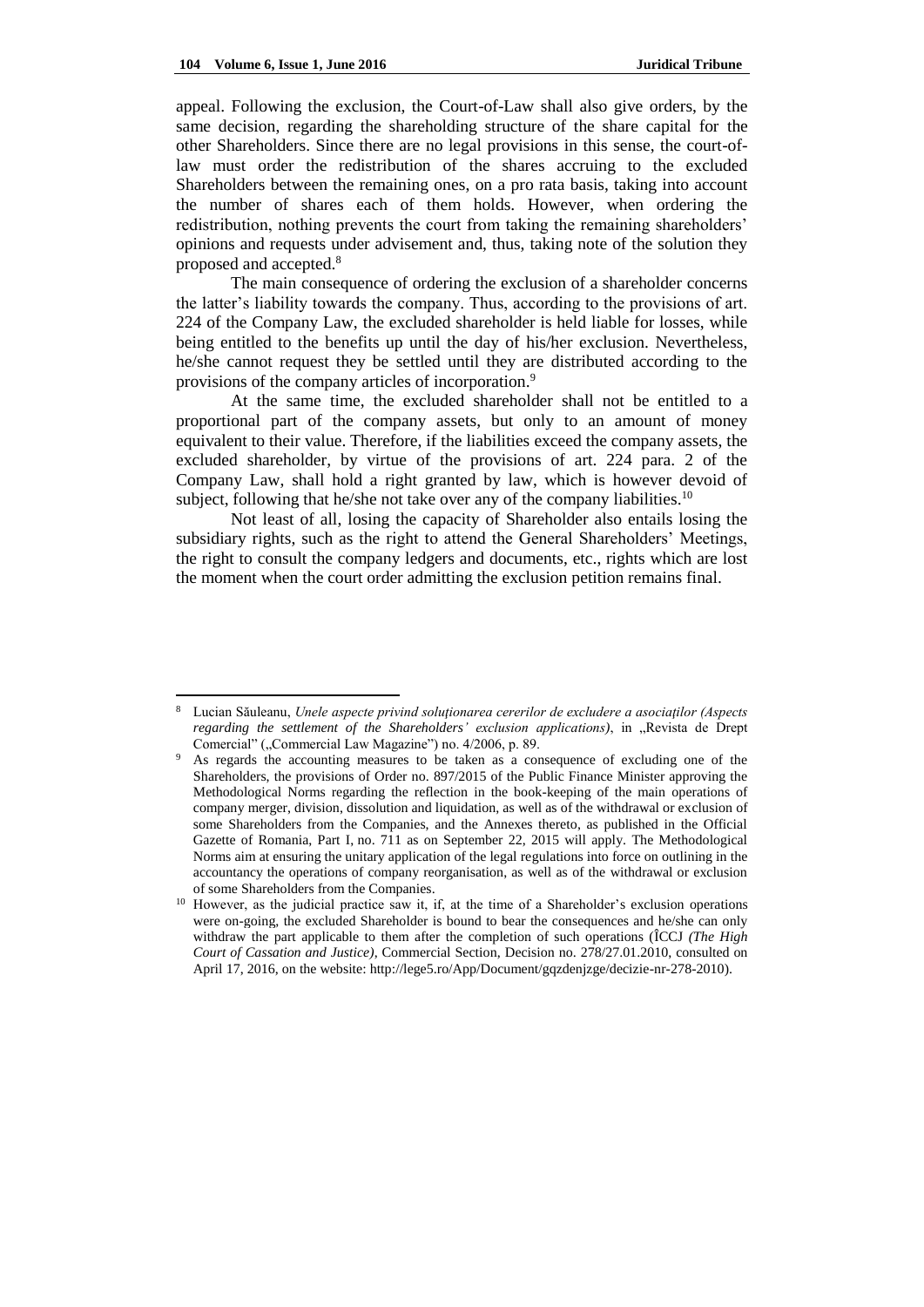$\overline{a}$ 

#### **4. The excluded Shareholder's liability towards the Third Parties**

In case, on the exclusion date, certain operations are still unperformed or are under performance, the Shareholder ordered to be excluded cannot withdraw the part accruing to the shares he had held until such time when the operations are completed. Thus, he/she is forced by the law-maker to bear some additional consequences and to continue to be liable towards Third Parties for the company operations until such time when the court order remains final and irrevocable. Nevertheless, his/her liability towards the company creditors shall be limited, according to the provisions of art. 3 para. 3 of the Company Law, up to the coverage of the subscribed share capital amount.

Thus, according to the provisions of art. 225 of the Law no. 31/1990, the excluded Shareholder remains liable towards Third Parties for the operations performed by the Company.

Therefore, by corroborating the provisions of art. 5 para. 1 of the Law no. 26/1990 with the provisions of art. 223 para. 4 of the Company Law, the effects of the exclusion in relation to the Third Parties occur upon the mention recording with the Trade Registry. The exclusion effects cannot be binding upon the Third Parties unless the publicity formalities provided by the law are complied with.

Consequently, in relation to the other Shareholders, the excluded person stays liable until the court gives a final and irrevocable decisions, whereas, in relation to the Third Parties, the excluded person stays liable until they become aware of such measure given the recording of a mention regarding it with the Trade Registry and the publication thereof in the Official Gazette of Romania, part 4. Nevertheless, according to para. 2 of art. 5 of the Law no. 26/1990, the person bound to request a recording to be made cannot hold the unrecorded deeds or facts to be binding to Third Parties, except for the case when such person provides evidence that the Third Parties were aware of such deeds and facts.

What we find interesting is one of the approaches existing in the doctrine.<sup>11</sup> According to it, starting from the rule according to which the mentions with the Trade Registry must be made within a maximum of 15 days as of the date of the General Shareholders' Meeting Resolution or of the amendment to the Articles of Incorporation, then, in the case of the exclusion, the Shareholders' liability towards Third Parties would cease to exist as of the date when the exclusion court order remains final and irrevocable. The reason consists of the fact that the Third Parties have already become aware of the measure when the exclusion case file proceedings were started, which is why they no longer need to wait until the court order disposition is made public. However, we consider that the provisions of the Law no. 31/1990, art. 223 para. 4 are clear and contradict the mentioned opinion given the fact that they impose the obligation to submit the final exclusion order, within 15 days, with the Trade Registry Office in order for it to be recorded with

<sup>&</sup>lt;sup>11</sup> Adam Ioan, Savu Codrut Nicolae, *Legea societăților comerciale. Comentarii și explicații (Trading Company Law. Comments and explanations)*, C.H. Beck Publishing House, Bucharest, 2010, p. 804.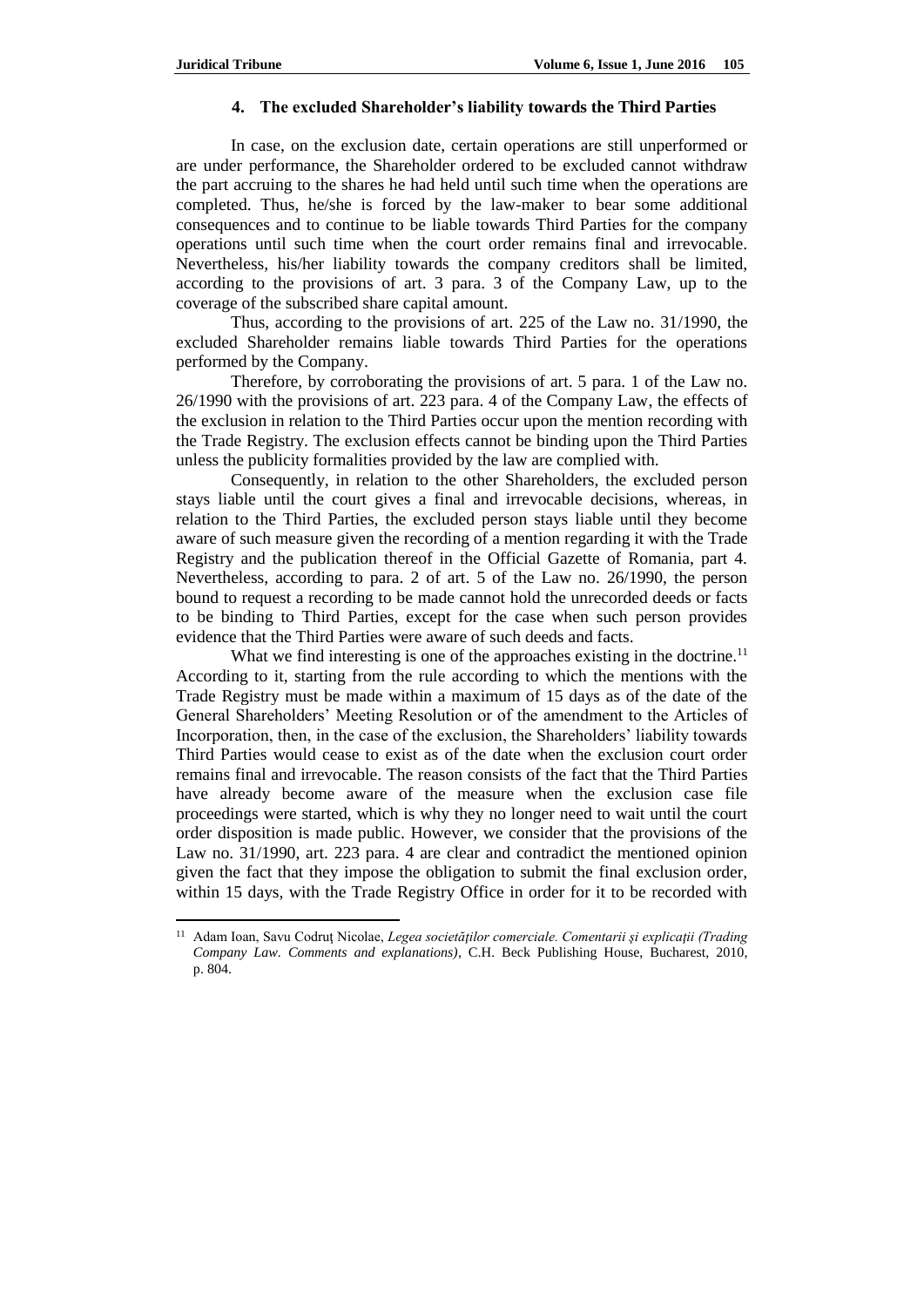the Register, as well as to have the court order disposition published, upon the company request, in the Official Gazette of Romania, Part 4.

Thus, although the doctrinal opinion is a rather strong argument given the correct presumption, in our opinion, that the Third Parties are aware of the deeds and facts concerning the exclusion measure given the fact that the initial publicity measures are performed, one cannot oversee the exception instituted by the lawmaker in the Company law concerning the publication of the final measure ordered by the Court-of-Law based on the invoked exclusion grounds. Or, considering the doctrinal and case-law disputes presented hereinabove regarding the restrictive or illustrative nature of the exclusion situations, we find it all the more necessary to wait for a final measure to be given on the future of the Shareholder whose exclusion is requested and only afterwards informing the Third Parties as to a certain measure to be put in place.

In certain cases, however, the length of the excluded shareholders' liability towards the Third Parties can even exceed the moment in time we mentioned hereinabove as being the one accruing to the law-maker's will based on the provisions of art. 225 of the Law no. 31/1990. Thus, when the Director-Shareholders are concerned, their liability will extend even subsequently to the moment of exclusion and of the publication thereof, since they can be cumulatively liable, on the one hand, by virtue of art. 225 of the Law no. 31/1990, and, secondly, they can be held liable from the civil, contraventional or criminal point of view for the way they understood to administer the company, as a special form of administration liability.

Even the courts-of-law gave sentences in this sense, mentioning, for instance, that the Director will be held liable for the entire company liabilities, since a clear distinction cannot be made regarding the fact that a part of them were generated by the deeds of the new Director who, as resulting from the latter's statement, he did not administer *de facto* the company he took over. Further more, if the debt to the Third Party was the result of activities from the time when the excluded Appellant-Director-Shareholder was administering the company, and the payment default situation is the exclusive consequence of how the latter administered the Company, then the excluded Appellant-Director-Shareholder is to be held liable, and he is not completely released from administration.<sup>12</sup>

### **5. Conclusions**

 $\overline{a}$ 

The issue of the excluded Shareholder's liability is, therefore, a lot greater that it seems at first sight and a lot more complex. Despite the sound grounding of the Company Law no. 31/1990, as regards the debated topic, the law-maker omitted to give a decision regarding significant aspects causing important

<sup>12</sup> Craiova Court-of-Appeals, Decision no. 305/28.03.2007, consulted on April 17, 2016, on the website: [http://lege5.ro/App/Document/gi4dsojshe/antrenare-liability-administrator-social-in](http://lege5.ro/App/Document/gi4dsojshe/antrenare-liability-administrator-social-in-temeiul-art-138-lit-d-din-legea-nr-85-2006-conditii)[temeiul-art-138-lit-d-din-legea-nr-85-2006-conditii](http://lege5.ro/App/Document/gi4dsojshe/antrenare-liability-administrator-social-in-temeiul-art-138-lit-d-din-legea-nr-85-2006-conditii)